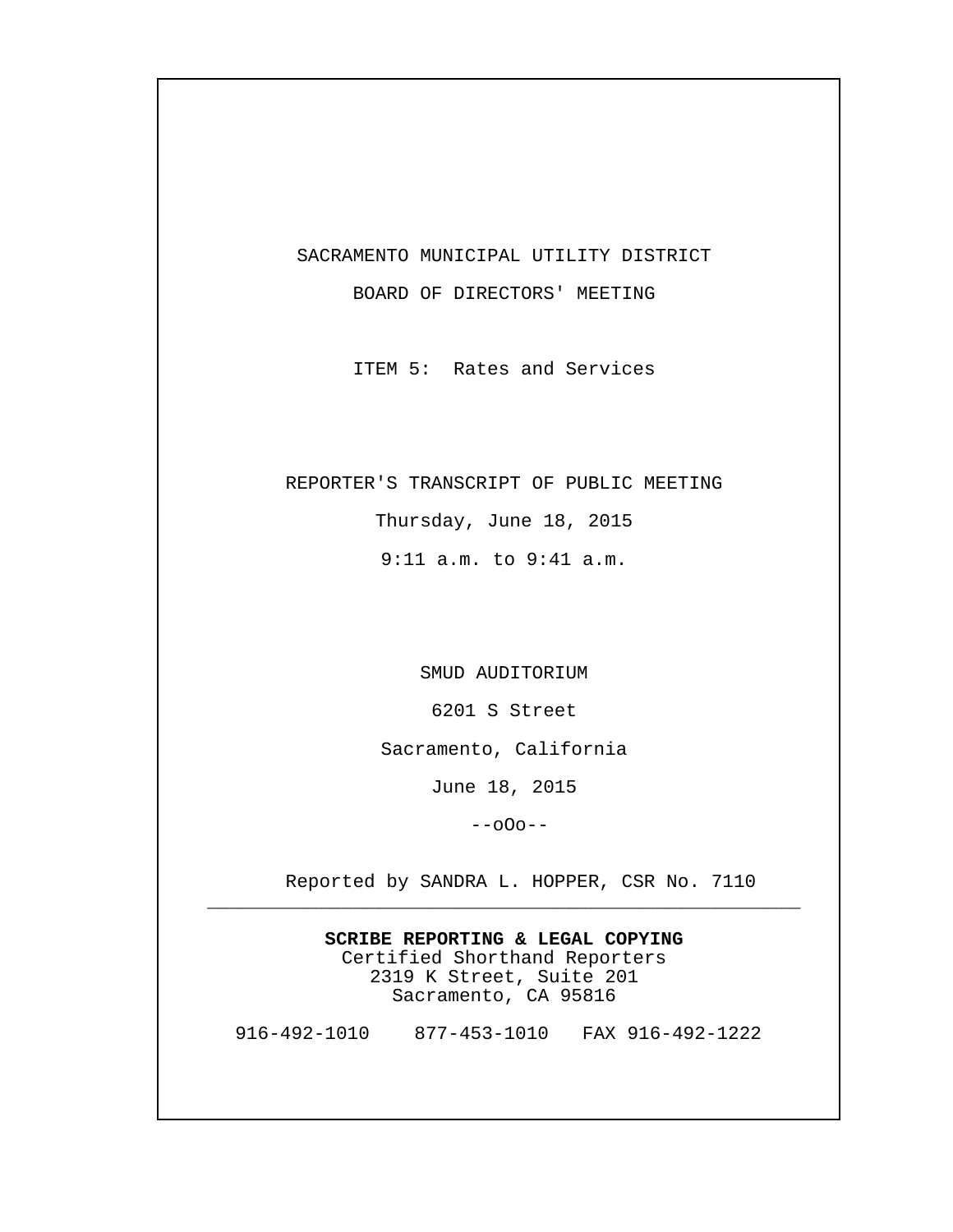THURSDAY, JUNE 18, 2015, 9:11 A.M. SACRAMENTO, CALIFORNIA  $-000 - -$  PRESIDENT KERTH: Item No. 5 is to hold a public hearing on this Chief Executive Officer and General Manager's report, and the recommendations on Rates and Service Dates dated April 2nd, 2015, Volumes No. 1 and 2 Report and Eratas No. 1 to the report dated May 8th, 2015, Volume 3. The public hearing will be transcribed by a court reporter. And under the Rate Ordinance, members of the public will -- who -- that have not submitted a request for additional time at least ten days in advance of today's meeting will have up to three minutes to speak on the General Manager's Rate Report. I would ask speakers to confine your comments to the Rate Report. If you have comments on other SMUD matters, you will have the opportunity to speak during the Statements From the Public portion of the agenda. At this time I would like to open up the public hearing. Before taking public comment, there will be a staff presentation by Rob Landon, the Rates Administrator. Mr. Landon. 1 2 3 4 5 6 7 8 9 10 11 12 13 14 15 16 17 18 19 20 21 22 23 24 25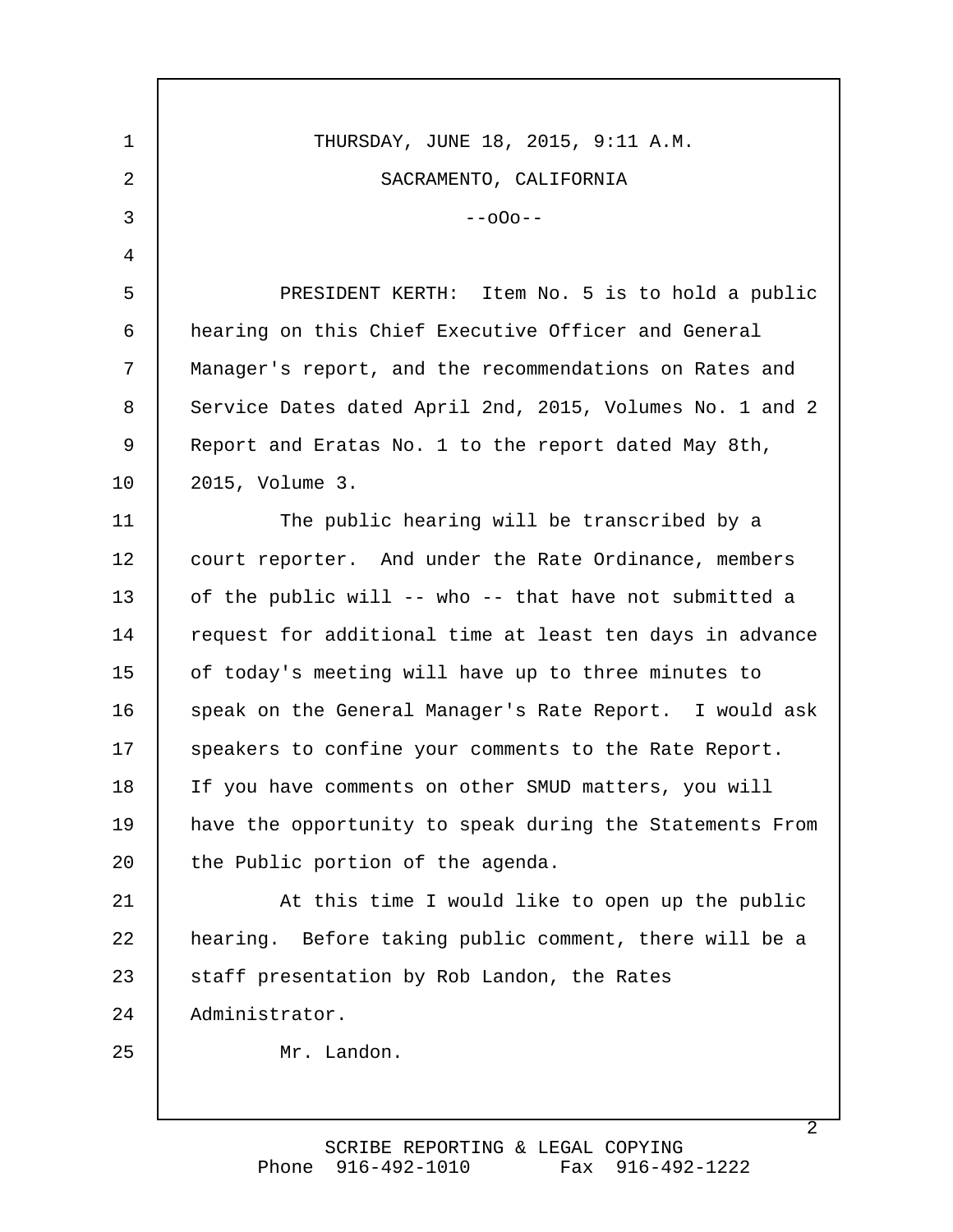MR. ROB LANDON: Thank you. PRESIDENT KERTH: We were careful to mix up the presentations before you up here. MR. LANDON: Yes, I noticed that. I have it on my flash drive. Back up. I've got it. PRESIDENT KERTH: You got it? MR. LANDON: Yeah. Yeah. Got five. Okay. Yes. Good morning. Thank you. PRESIDENT KERTH: I, for one, have to say I'm impressed. You have -- you had the spare. And with all of us watching, you pulled it out and turned it on. So... MR. ROB LANDON: Yes. Okay. We've been very busy out in the community with the outreach presentations, over 60, and I'll get to that. We've also had two workshops. This is the public hearing, and I'll proceed with the presentation. Let me start by telling you a little bit about SMUD. SMUD is your electric -- electric utility, and we've been that way for nearly seven years -- 70 years. We are community owned and not for profit. That's important because our priority is to keep rates low and provide reliable service. We want to protect the environment and develop programs and services that 1 2 3 4 5 6 7 8 9 10 11 12 13 14 15 16 17 18 19 20 21 22 23 24 25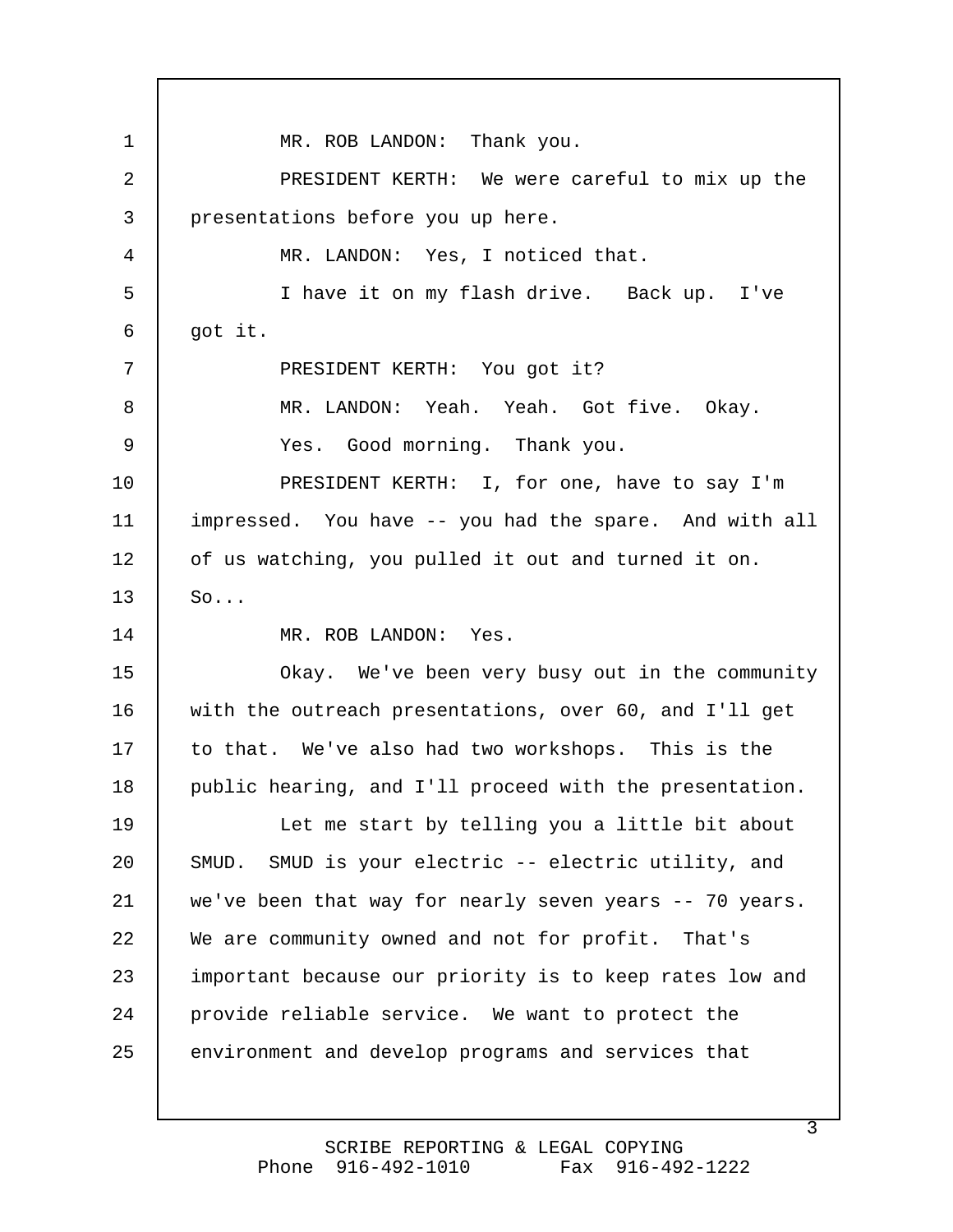benefit our community and help you manage your energy use. We do not have shareholders. SMUD is governed by an elected board of directors. These Board Members live in the wards they serve, and they're especially interested in your feedback. The Board will be voting on this rate proposal specifically based on your input. 1 2 3 4 5 6

 Just a high-level view of the rate process summary -- process -- the 2015 Rate Process Summary. We released a CEO and General Manager's Report and Recommendations on Rates and Services on April 2nd, 2015. We released Erata No. 1 on Friday, May 8th. We hosted two public workshops at SMUD Headquarters: Wednesday, April 29th, at 6:00 p.m., and Wednesday, May 13th, at 10:00 a.m. We are holding the public hearing today. And a final decision of the SMUD Board Meeting will be on Thursday, July 16th at 9:00 a.m. 7 8 9 10 11 12 13 14 15 16

 A very high-level summary of the CEO and GM Report proposals. We propose a 2 1/2 percent increase in 2016 and '17. This increase is based on budget estimates in November of 2014 -- we -- SMUD's best estimate of revenue required in 2016 and 2017. So some of the line items have changed up or down, but this is -- this 2 1/2 percent is based on our best estimate that was made back in November of 2014. 17 18 19 20 21 22 23 24

25

We'd like to increase the proposals to increase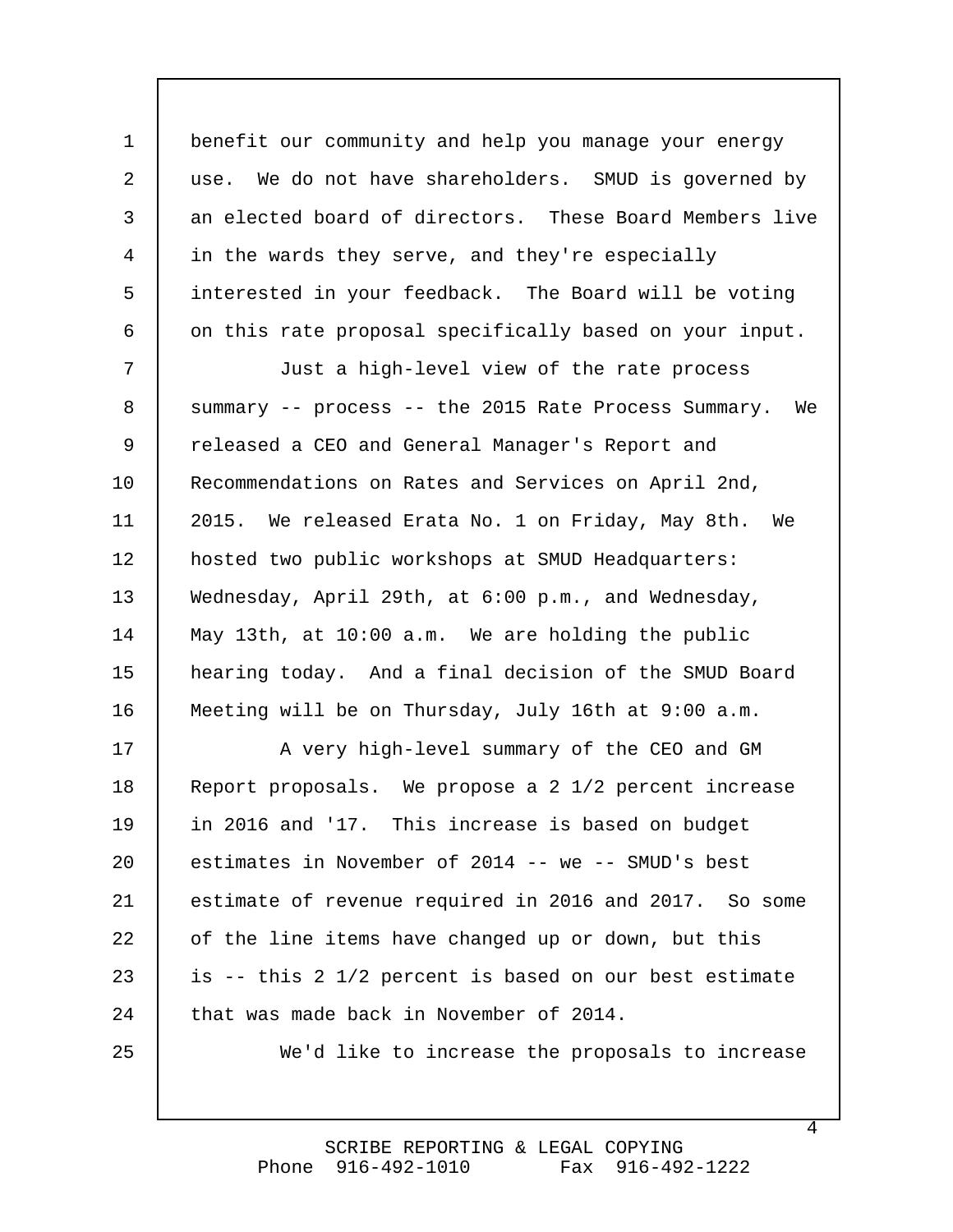energy rates for residential and very small commercial. That's energy rates only. So the fixed charge component would not increase. For the commercial and agricultural, we would propose to increase all rate components by 2 1/2 percent. 1 2 3 4 5

 We'd like to offer new optional residential plan-of-use rates which are available to customers on current TOU rates. That's our TOU -- our optional TOU 1 and 2. Electric vehicle customers, those are customers that own and have registered an electric vehicle. And solar customers, we'd like to offer the optional TOU rate on January 1st of 2016. 6 7 8 9 10 11 12

 Existing TOU rates, I mentioned the TOU 1 and 2 optional rates would be closed at that point. So we would only have a single optional time-of-use rate for our residential customers. And then we'd like to open that rate up, make it available to all customers in -- January 1st of 2017. 13 14 15 16 17 18

 Another element of the GM Report is requesting that the Board declare its intent to move to time-of-use as a standard residential rate in 2018. Another proposal is to expand eligibility for the Economic Development Rate. We'd also like to expand Solar Shares, which has been a SMUD program for some time, but expanding the program and offering new pricing. We'd 19 20 21 22 23 24 25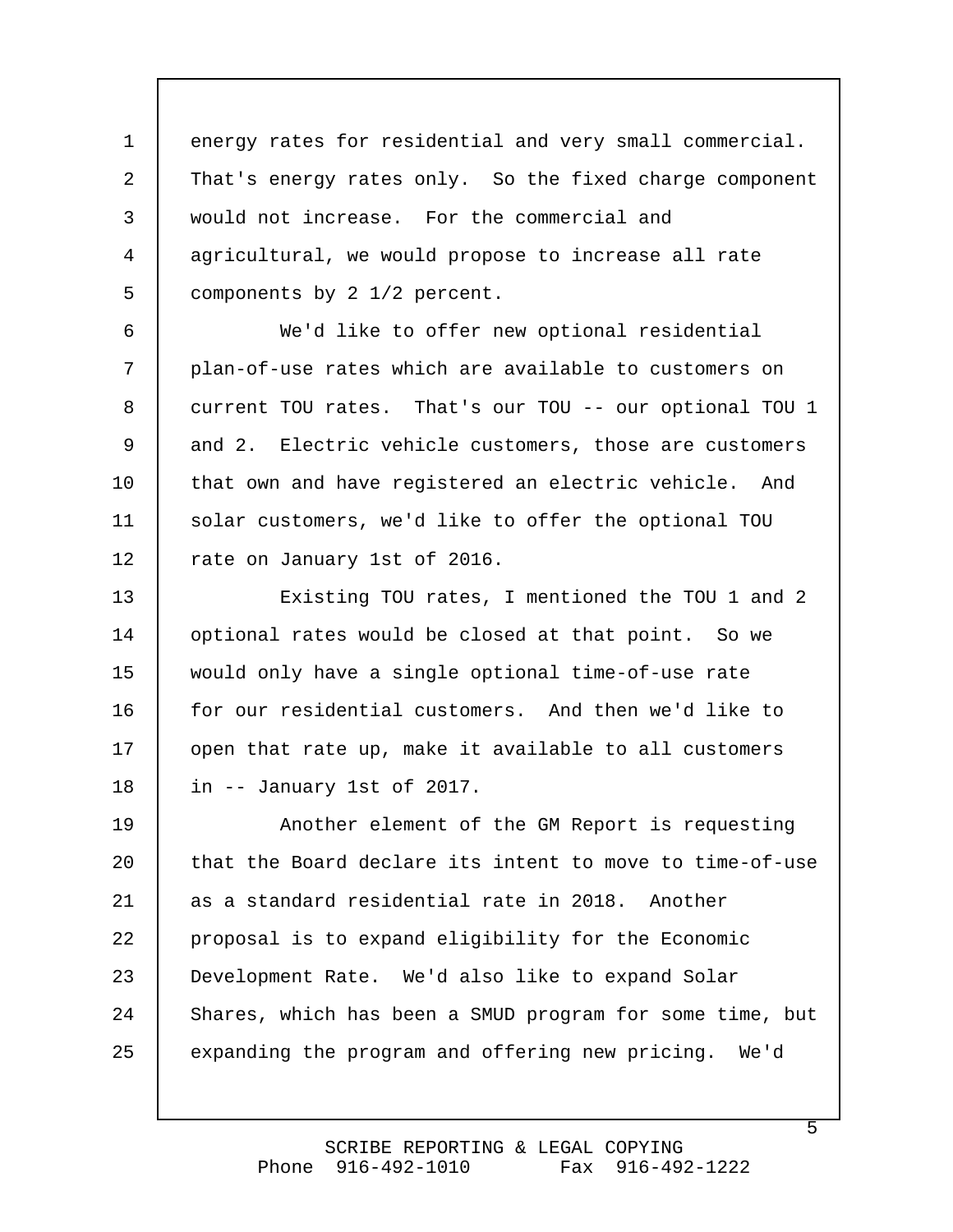like to clarify our net metering cap, and we'd like to allow same-day notification for our Smart pricing option. That would be the notification for some of the Smart pricing rates to curtail those when they're called. And I'll get into more detail in each of these elements. 1 2 3 4 5 6

 First, what are the proposed rate changes? We're asking for an average increase of 2.5 percent in 2016 and 2017. For the residential customers, as I mentioned, this would be an energy-only increase. That would be the per-kilowatt-hour rates would increase. The fixed charge portion, what we're calling the SIFC, System Infrastructure Fixed Charge, would not change from previous rate process approval. 7 8 9 10 11 12 13 14

 The -- we'd also like to modify the current optional residential time-of-use rate structure and, as I mentioned, close the two optional time-of-use rates that have been on our tariff sheets for some time now, and then open up a new single optional time-of-use rate. 15 16 17 18 19

 For the commercial and agricultural customers, for the very small commercial customers, we would also propose an energy-only increase. That would be the per-kilowatt-hour pricing increase component. The SIFC would not change from previously approved rates for that group. All component increase for other classes; so the 20 21 22 23 24 25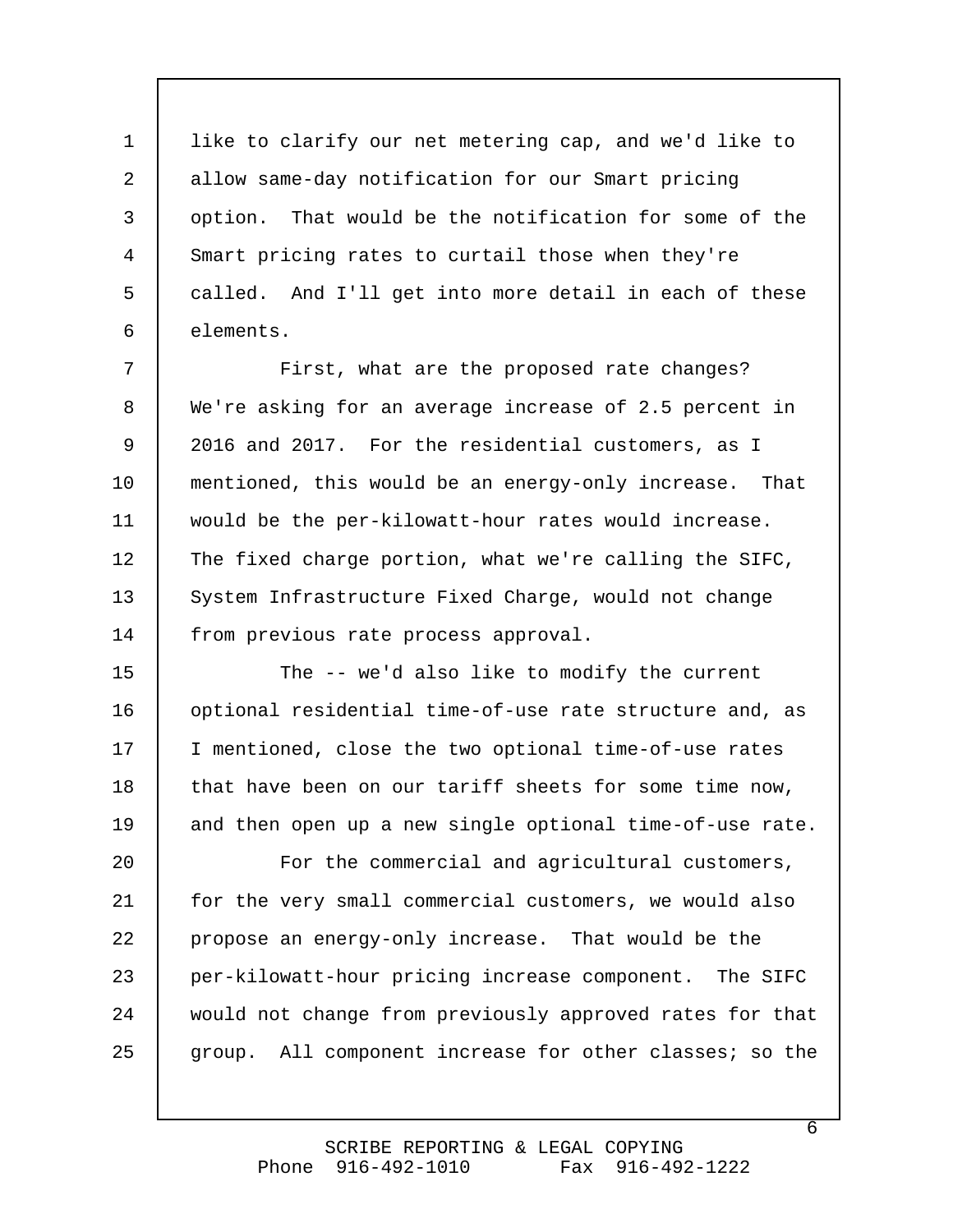fixed charge, other rate elements would change by 2 1/2 percent for all other commercial classes and agriculture. 1 2 3

 Why is a rate increase needed? SMUD's been a long -- or SMUD's long been an environmental leader. But a State mandate requires that 33 percent of our energy must be sourced by renewables by 2020, and there are increased costs to meet that mandate. SMUD's also seen an increase in costs associated with purchasing other sources of energy and providing electricity to you. And like many other businesses, we have seen an increase in our operation and maintenance costs. 4 5 6 7 8 9 10 11 12

We've -- we're commited to being good financial stewards, and we're always looking for ways to improve our efficiency. Our preference is to tighten and strengthen or streamline our own operations before we consider changing your rates. So these are some of the things SMUD has done to control our costs. 13 14 15 16 17 18

 First, we've streamlined our programs and operations. For example, we have a program to reduce driving time and align staff schedules with the Call Center volume. We've increased our use of technology. We are offering more technology-based choices for customers, like online bill pay and creating web site applications that can answer questions about customer 19 20 21 22 23 24 25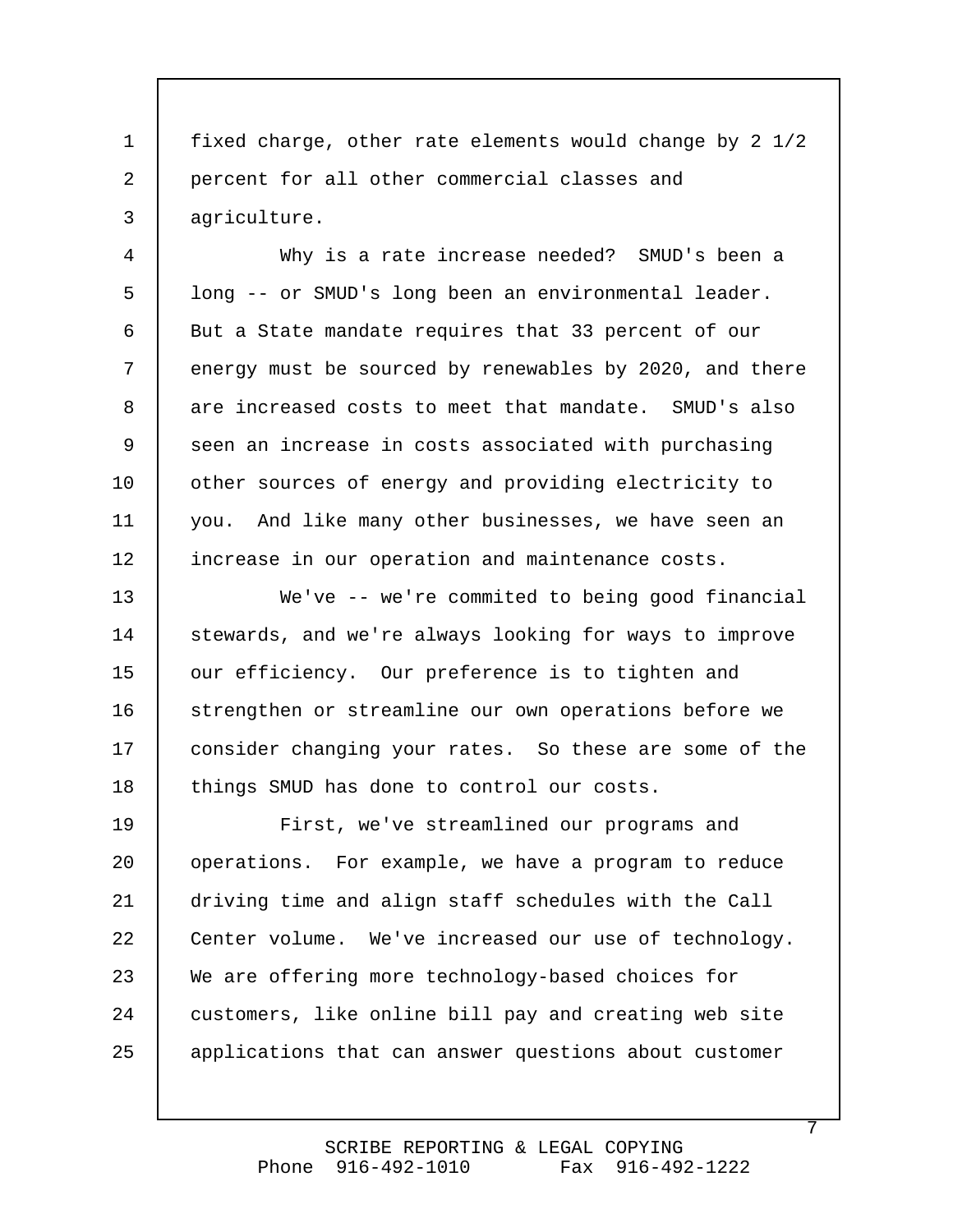energy usage. We've invested in projects to extend the life of our systems and equipment. And this will ultimately reduce our costs to customers overall. For example, we have a project that will extend the life of wind blades used for wind generation at Solano Wind Farm. We've paid off some higher-interest debt early and locked in prices of potentially volatile commodities to reduce future risk. 1 2 3 4 5 6 7 8

 So how would this proposal impact your bill? We've displayed bill impacts at various usage levels - energy usage level. At the lower usage level, 500 kilowatt hours, the 2016 currently approved bill would be \$72.32; the 2016 proposed bill would be \$73.97. That's a \$1.65 monthly increase. 9 10 11 12 13 14

 At the 750-kilowatt-hour level, the average customer usage, the 2016 current approved bill would be \$99.48, and the 2016 proposed bill would be \$101.95. So that's a \$2.47 increase per month. 15 16 17 18

 At the 1,300-kilowatt-hour level, slightly higher usage, the current 2016 bill -- approved bill would be \$179.46, and the 2016 proposed bill would be \$184.38. That's a \$4.92 increase. 19 20 21 22

 This change would also affect the Energy Assistance Program Rate, EAPR, we call it, and the Medical Equipment Discount Med Rate customers. The 23 24 25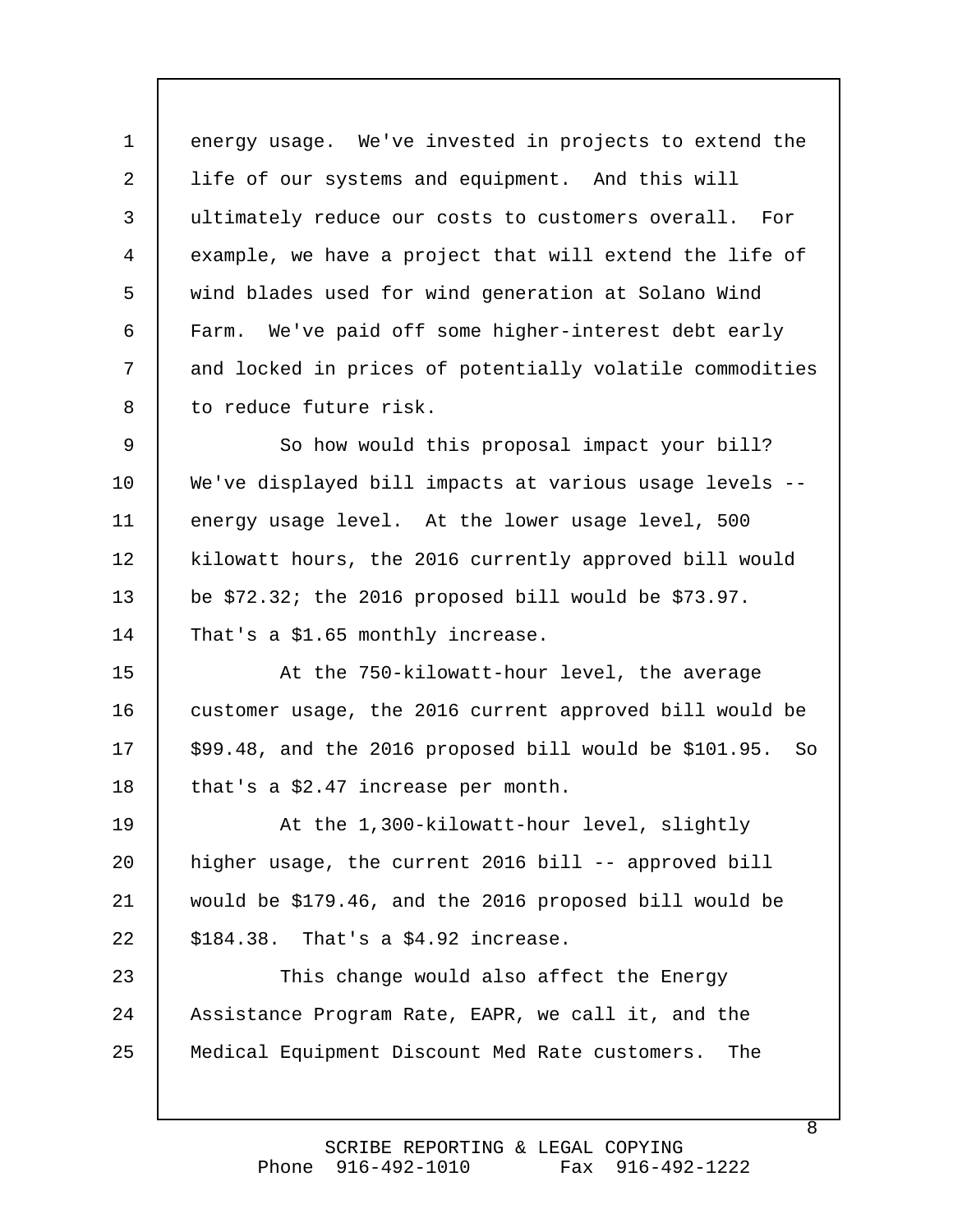average EAPR bill will go from \$56.48 to \$58.95 per month. It would still receive the current discount that they currently get. 1 2 3

 You may be able to lower your bill by changing your energy use habits. We can help you find tools to manage your energy use. So we're looking at this optional TOU rate as -- as another way for customers to manage their bill. 4 5 6 7 8

 We are commited to keeping your bill as low as possible. As you can see from this chart, the average monthly bill for our residential customers is relatively low compared to other utilities in the State. Even with the potential 2 1/2 percent increase, SMUD's rates would still be significantly lower than other providers in the market. And you can see from this chart, the \$99.48 current approved rate bill in 2016 would go to \$101.95, a \$2.47 month increase for the 2016 proposed rates. But that compares very favorably to PG&E, which would -- I think we ran a bill with 750-kilowatt-hour usage on their rates. It's 100 -- it's about \$155. And similar results for other area utilities, going up to \$166 for San Diego Gas & Electric. So the point is SMUD is still one of the lowest utilities in the State as far as bills. 9 10 11 12 13 14 15 16 17 18 19 20 21 22 23 24

25

What is time-of-use pricing? We've gotten that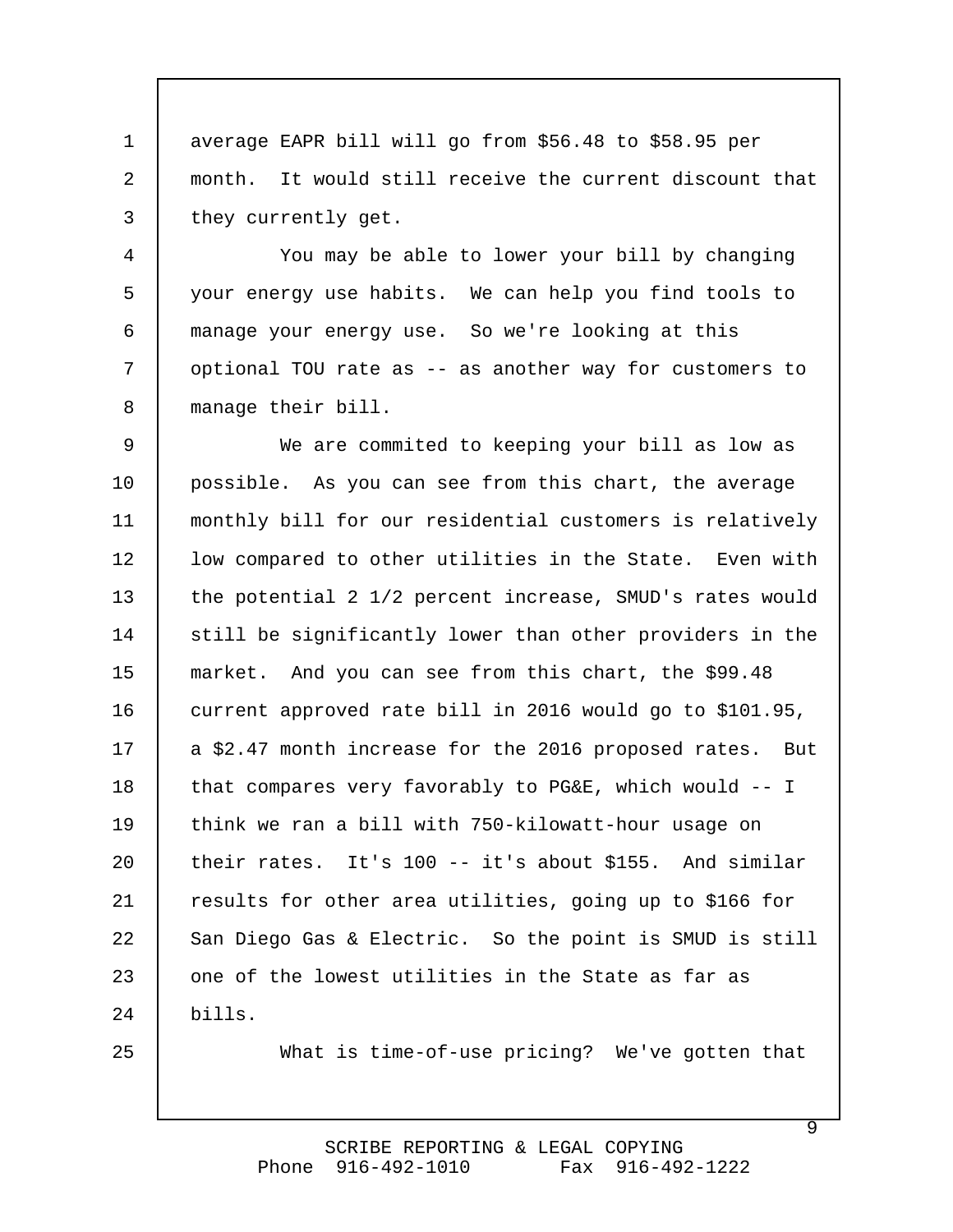question from a number of our customers. So time-of-use is currently an optional rate for our residential customers. With time-of-use, prices are higher in the summer during the hours of 4:00 to 7:00, a very small period of time of three hours, but -- and only in the summer months -- that would be June, July, August, September -- but lower the other 21 hours of the day. This better aligns pricing with the actual cost of providing service. Customers can better control their bill by reducing their use during the hours of 4:00 p.m. to 7:00 p.m. 1 2 3 4 5 6 7 8 9 10 11

 And our current proposed TOU changes, we mentioned that we were going to -- we currently have two different optional residential time-of-use rates. About 300 customers currently participate on those rates. The proposed rate -- time-of-use rate, having the 4:00 p.m. to 7:00 p.m. peak period, we would have one optional residential time-of-use rate starting in January of 2016 available only to those groups that I had mentioned earlier, the current residential TOU 1 and TOU 2 customers. The solar and plug-in electric vehicle customers and other residential customers can take advantage of the rate in -- starting in January of 2017. We will consider making TOU standard for all residential customers in 2018. 12 13 14 15 16 17 18 19 20 21 22 23 24 25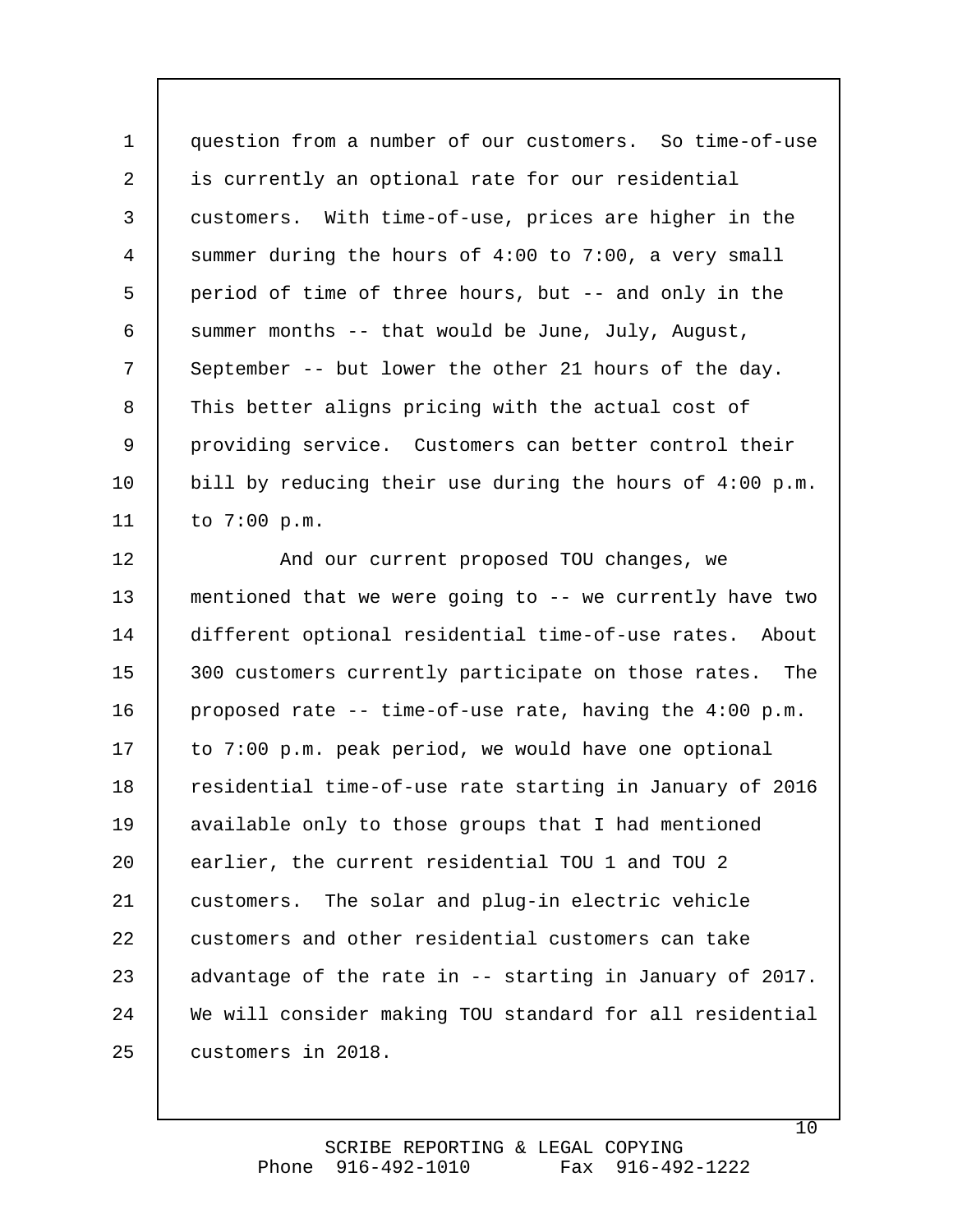So what would this look like, this new TOU rate? Here's an example of the rate structure and the prices. First, we have three periods and three prices. That's essentially what the rate would look like. The first period would be our off-peak period, and it's at 8.67 cent per kilowatt hour. It would be all year round. The same price, the same period. And that would be from 9:00 p.m. to 9:00 a.m. in the morning and all hours on the weekends and holidays. So every weekend would be an off-peak price during the entire day and every holiday. 1 2 3 4 5 6 7 8 9 10

 The second period would be what we call our peak period. And, again, it's all year round. The price for that period would be 14.67 cents in 2016. That period definition would be the flip side of the off-peak. It would be 9:00 a.m. to 9:00 p.m. And then that would be year round as well. 11 12 13 14 15 16

 And then in the summer, those summer months, June, July, August, September, we would have a very small period of time, three hours, 4:00 p.m. to 7:00 p.m., only for those months that the price would reflect our costs in the market, which is around 30.93 cents for 2016. We call that our summer super peak period. 17 18 19 20 21 22

 There's one other little element to the rate. For those customers that are owning and operating EVs and charging them, we're encouraging them to charge from 23 24 25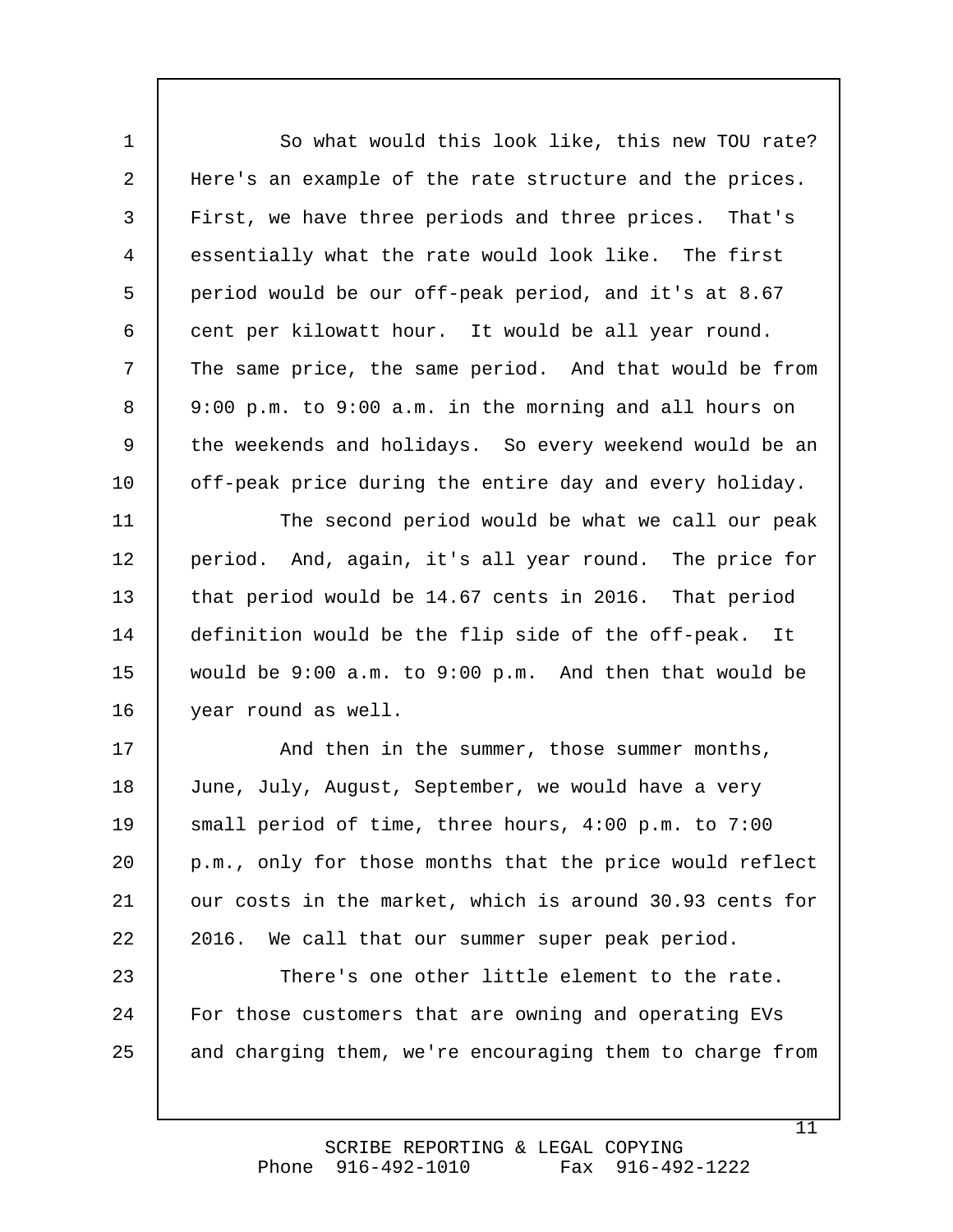midnight to 6:00 a.m. So for that period, we're calling that our charge -- electric vehicle charging period. There would be a 1  $1/2$  cent discount  $-$ - 1  $1/2$  cent per Kilowatt hour off of the 8.67 cents. 1 2 3 4

 Why time of use? Well, TOU rates better align with the actual costs of providing service and can help keep rates low. So that's another tool that a customer can use, our optional TOU rate, to manage their bill. 5 6 7 8

 TOU benefits the environment and the health of our community, especially during the summer super peak period, 4:00 p.m. to 7:00 p.m., in those summer months I'd mentioned, June, July, August, September. SMUD occasionally needs to buy or operate power from inefficient plants or plants that are not as efficient as our -- what we call our base-load plants. So we want to try to avoid that as much as possible and encourage customers to shift load out of those periods. That's one way of benefiting the environment and help our community. Also, TOU can help customers better understand and control their energy costs, a few reasons why you might want to consider time-of-use rates. 9 10 11 12 13 14 15 16 17 18 19 20 21

 There are a few other minor changes in our General Manager Report. I'll just go down through them now. I mentioned the Economic Development Rate change. We're not really changing the discount that we've had in 22 23 24 25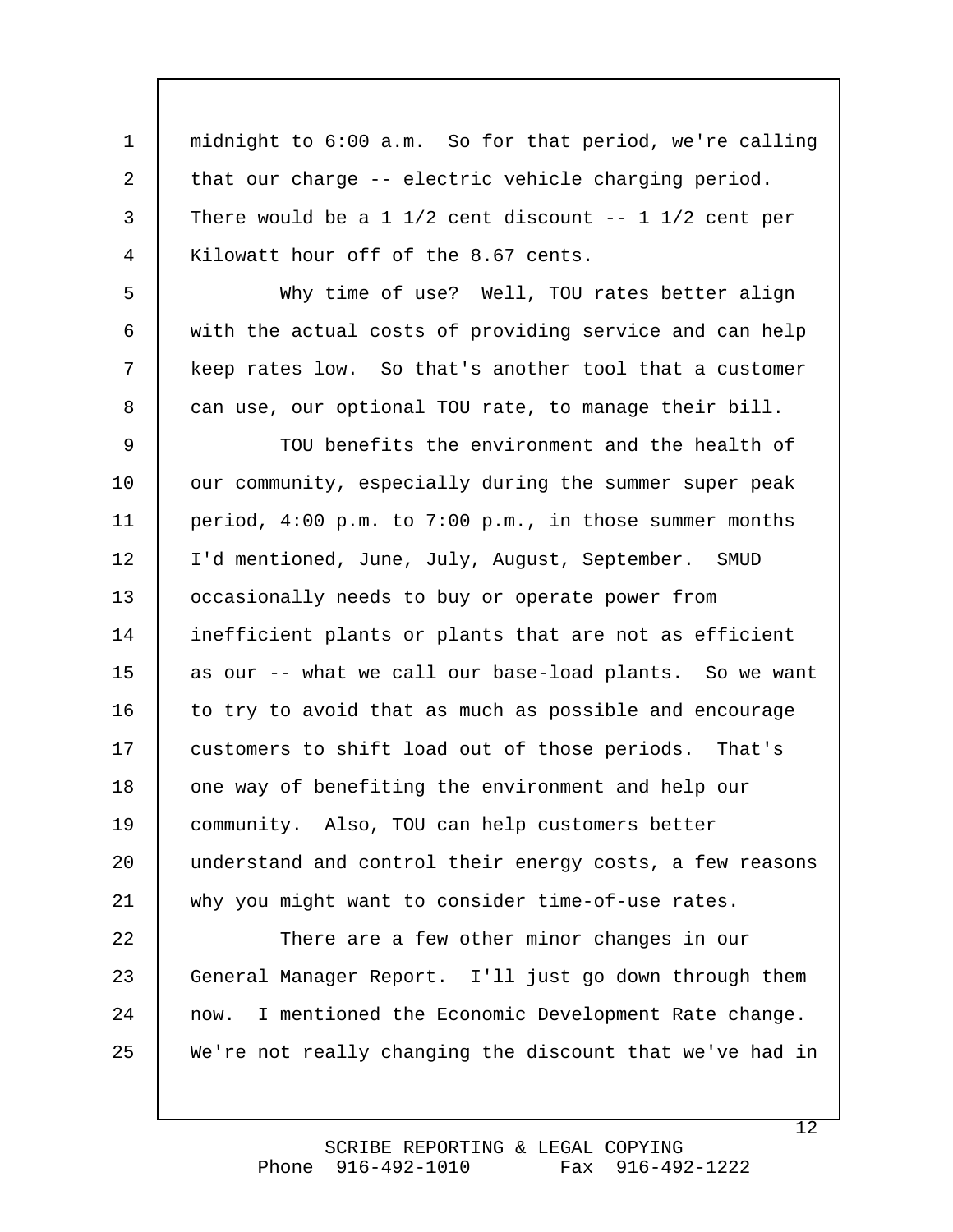place for several years. We're proposing to expand the eligibility criteria for the Economic Development rate from four industries currently to fourteen industries. 1 2 3

 I mentioned our Solar Shares Program. We're proposing to expand that program and offer new pricing. Solar Shares is an excellent way to participate in solar without having solar on your rooftop. Essentially, it's a central-station generation unit. So it takes advantage of the utility scale economies of scale, and customers can buy shares of that solar program and participate in solar without having to put it on their rooftop. 4 5 6 7 8 9 10 11 12

 The Medical Equipment Discount Rate, currently we do not allow what we call Med Rate customers to participate on residential time of use. And we feel that there might be some that would like to participate. So we would change that eligibility to allow their participation. 13 14 15 16 17 18

 Net Energy Metering 5 percent cap language changed. We're just clarifying what we mean by a 5 percent cap. And it would be based on Net System Coincident Peak. In -- I believe it was 2006, that Coincident Peak was thirty-two ninety-nine, I believe, megawatts. So it would be 5 percent of that value. Our Rule 4, we're adding a reference to customer 19 20 21 22 23 24 25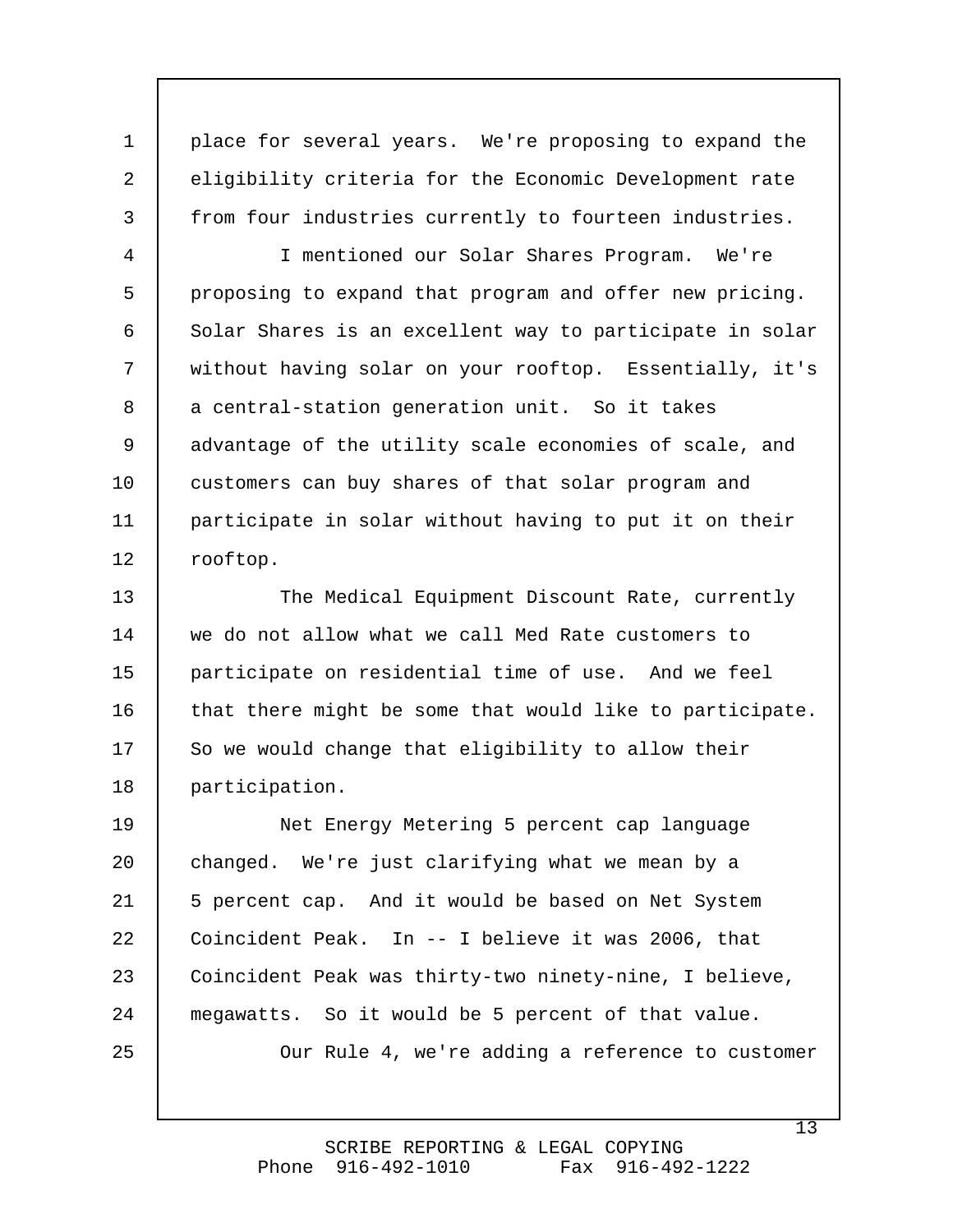taylored rates. We're adding the following language to require a contract for previously adopted SMUD Board resolution. 1 2 3

 And then our Residential Smart Pricing Pilot, language changed. We're adding language to allow same-day notification for customers that have technology that automatically adjusts for conservation days. 4 5 6 7

 Let me talk a little bit about our public outreach process. I mentioned earlier that from April to July we will have met with more than 60 community groups to get feedback on proposed rate changes. There were also 60 or more organizations that requested and received brochures and newsletter articles in lieu of meetings. And there were over 450 organizations contacted by SMUD by way of phone and email, including residential groups, service organizations, resource agencies, diverse and hard-to-reach segments, faith-based organizations, elected officials, business groups, economic development groups, and PPID's, and key account groups. We've included information in print 8 9 10 11 12 13 14 15 16 17 18 19 20 21

advertisements, news releases, outreach meetings, community events, SMUD bill inserts, and on our web site, smud.org. To date, staff has responded to approximately 67 emails and answered over 350 questions. 22 23 24 25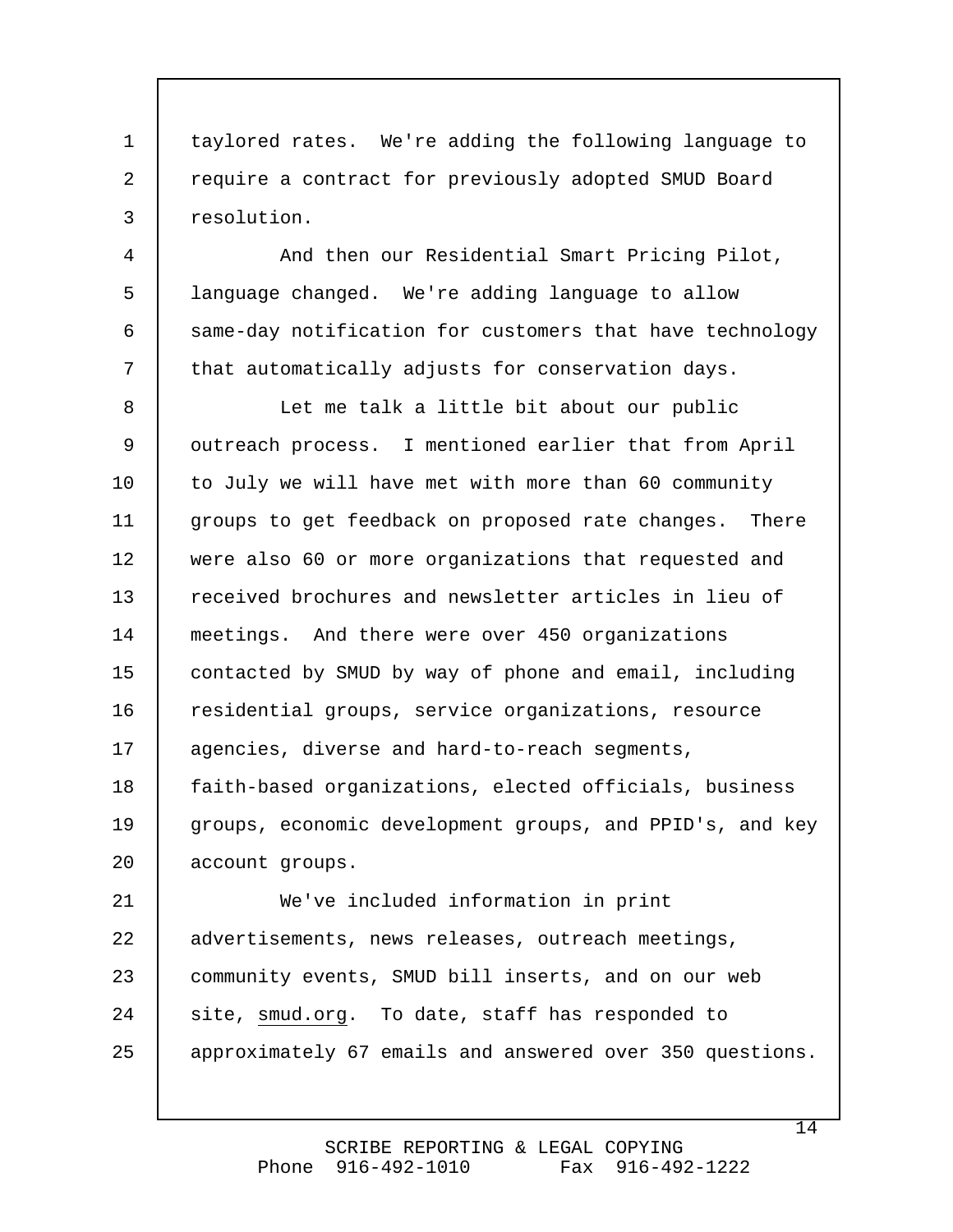And we -- we welcome your questions and comments. You can email us at [rates@smud.org.](mailto:rates@smud.org.) And if you have questions on commercial energy management, you can call 1-877-622-7683. That's our Commercial Energy Hotline. For tips on residential energy management, you can visit smud.org or call 1-888-742-7683. 1 2 3 4 5 6

 Just to summarize customer feedback in our outreach meetings about the rate proposal, first of all, the objectives, we wanted to inform customers of the rate proposal. We wanted to answer questions, address concerns. We wanted to obtain constructive feedback. And we wanted to direct customers to appropriate energy efficiency resources. And our customer response has been very good. It's average audience response has been good to strong, an average of 4.53 on a scale of 5. 7 8 9 10 11 12 13 14 15

 The customers seem to understand the rate proposal and the reasons behind it. Customers don't - do not like the increase, but most understand the purpose of the increase and find it reasonable. Energy efficiency resources and information have been well received. And SMUD is seen as a trusted community partner. 16 17 18 19 20 21 22

 Some of the key areas of interest in the outreach: Renewables, especially the costs and future, ROI of solar and battery storage, hydro and the impact 23 24 25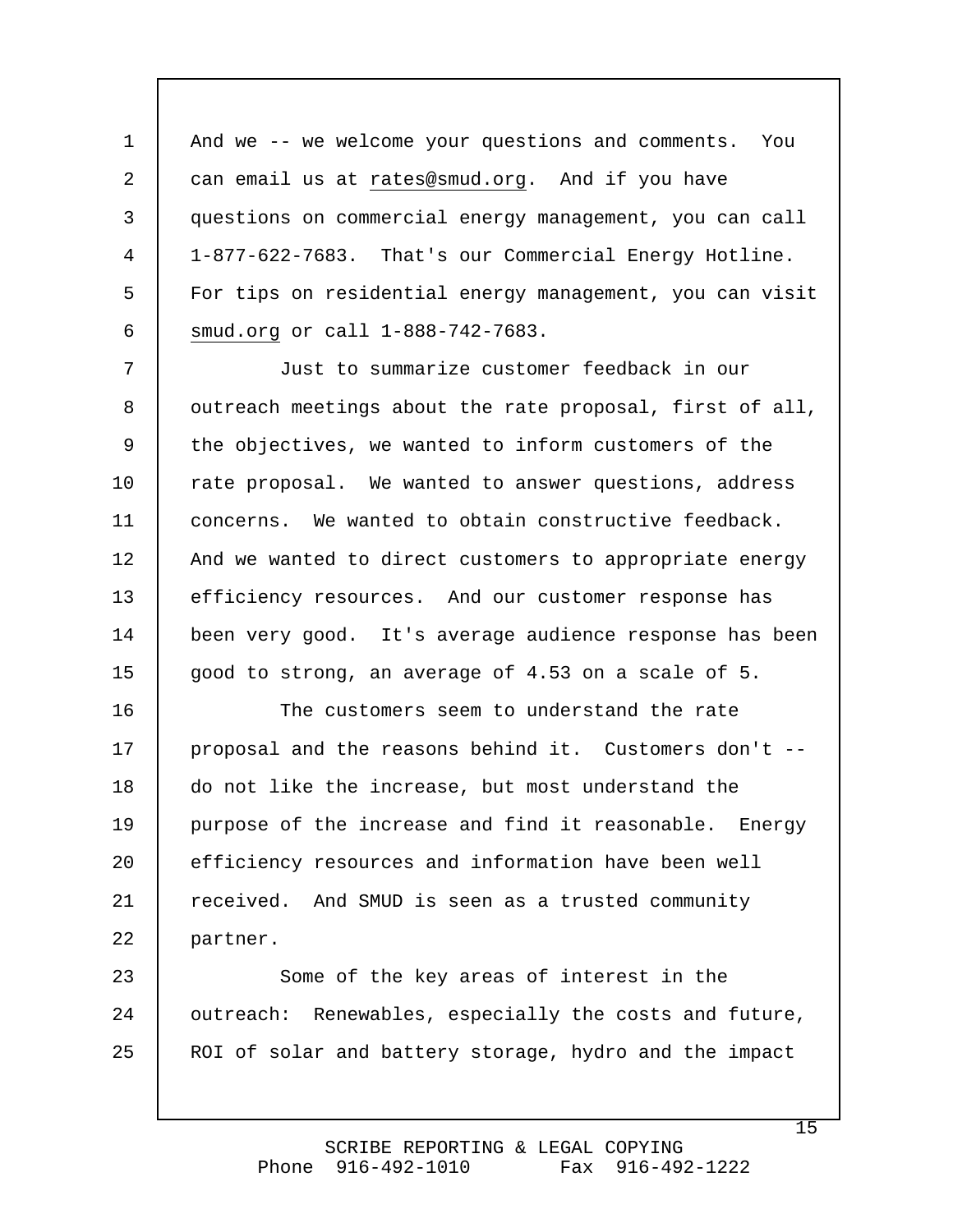of ongoing drought, electric vehicles and the integration of chargers in communities, our system infrastructure fixed charge that was approved on a prior rate process, the Smart Meter Program, and the Smart Meter Opt Out Policy that was approved in previous Board proceedings. That ends the presentation. Does the Board have any questions? PRESIDENT KERTH: Thank you very much. Questions from Directors? Not at this time. MR. ROB LANDON: Okay. Thank you. PRESIDENT KERTH: Okay. At this time we'll take comments from the public on the General Manager's Report. Please speak into the microphone. State your name for the record. Please do not move the microphone as it is designed to pick up your voice at a distance. Please remember to direct your comments to the Board. If you have written materials you wish to provide to the Board, please hand them to the security officer to distribute. At this time I only have one card. We did receive one request for additional time to provide an alternative rate proposal. Mr. Graham will have five minutes to present his comments and alternative rate 1 2 3 4 5 6 7 8 9 10 11 12 13 14 15 16 17 18 19 20 21 22 23 24 25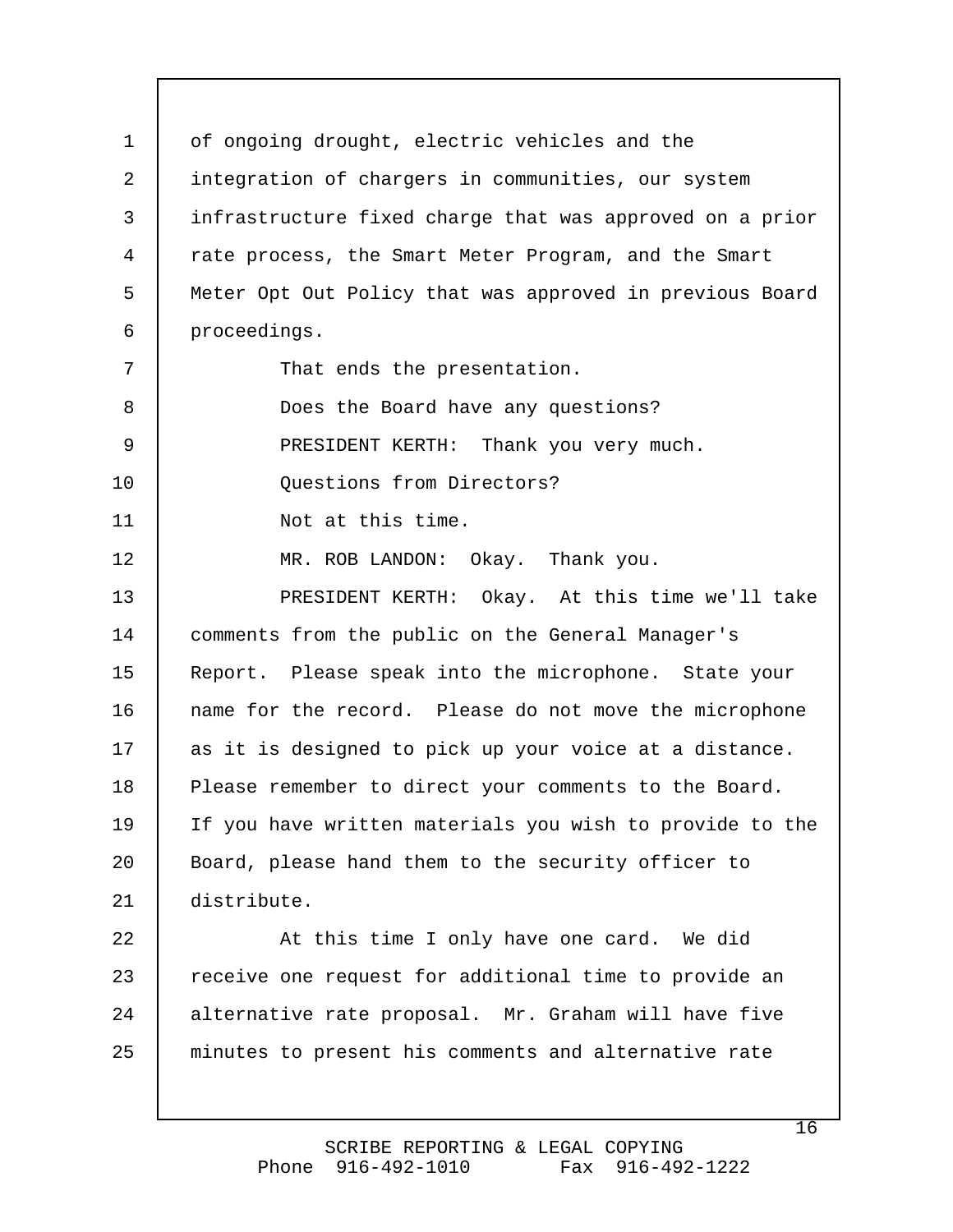proposal. 1

| 2            | Mr. Graham.                                              |
|--------------|----------------------------------------------------------|
| $\mathsf{3}$ | MR. MARK GRAHAM: Good morning, Mr. President,            |
| 4            | Directors, and staff. My name is Mark Graham, and I      |
| 5            | live in Elk Grove. Please give me your complete and      |
| 6            | undivided attention for the next five minutes.           |
| 7            | This rate hearing is governed by Public                  |
| 8            | Utilitites Code Sections 14401 through 14403.5, and SMUD |
| 9            | Ordinance 15-1.                                          |
| 10           | First thing, you saw -- you should have received         |
| 11           | two emails through Ms. Lesch from me yesterday regarding |
| 12           | today's hearing. And I just wanted to address something  |
| 13           | in the beginning.                                        |
| 14           | Mr. Kerth, you sent me a letter of June 10th and         |
| 15           | you told me that I should address alternatives to the    |
| 16           | rate changes proposed in the report. As I pointed out,   |
| 17           | that's incorrect. According to Ordinance 15-1,           |
| 18           | Section 2, I can address -- I can present comments,      |
| 19           | recommendations and alternatives for the Board's         |
| 20           | consideration, and that's what I intend to do. It also   |
| 21           | says I should have a full and fair opportunity to        |
| 22           | present this, and that means, to me, no interruptions    |
|              |                                                          |
| 23           | and no hassles from the Board.                           |
| 24           | All right. It also -- I -- the ordinance also            |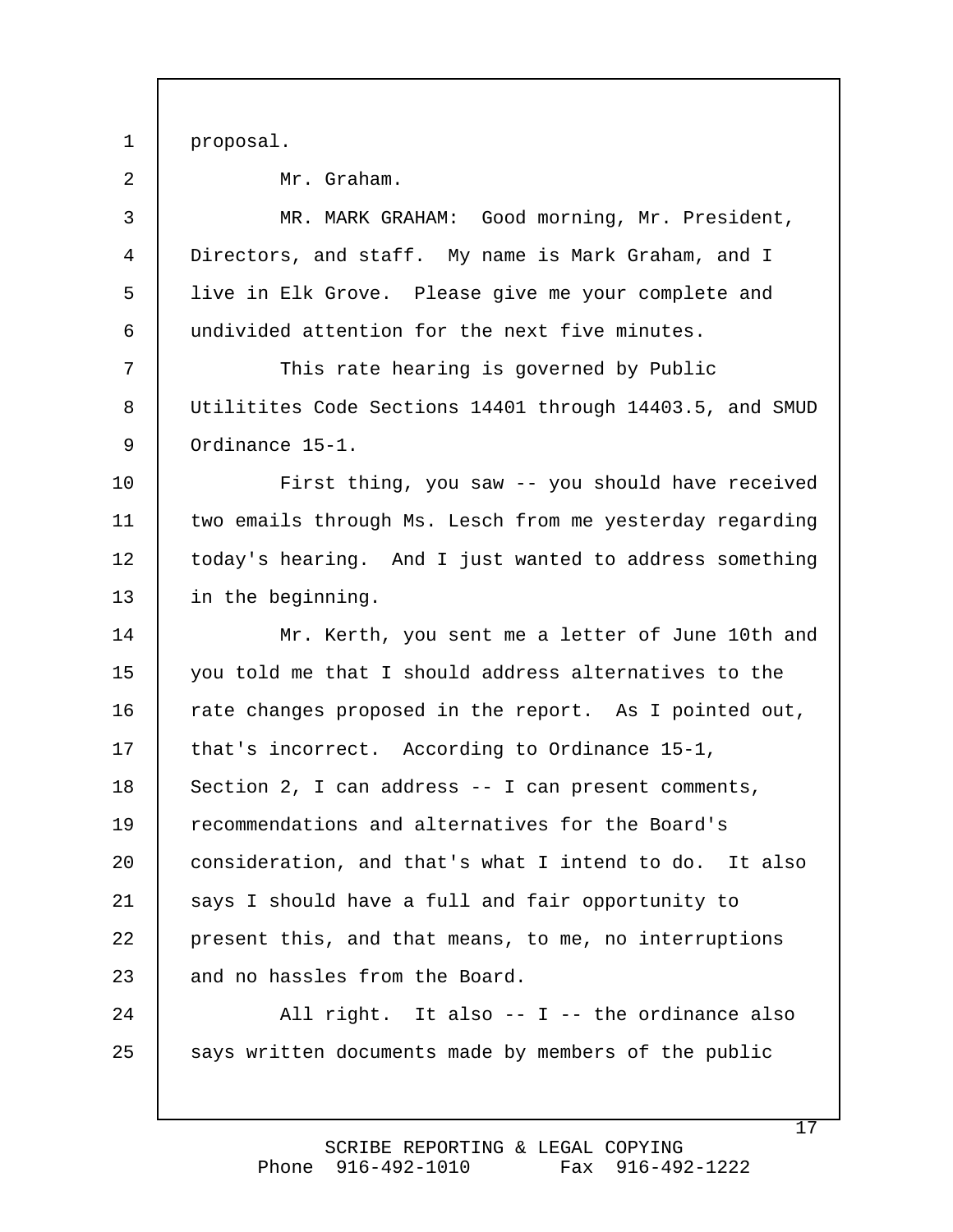that are directly relevant to the report shall be made available to the public on SMUD's web site, and that's what I'm asking you to do. 1 2 3

 Now, I've sent you a few recommendations. This is the one I'm going to spend the most time on. It was in the second email that I sent you yesterday, called "The Report and Recommendations on an Alternative to the Rate Changes Proposed by the General Manager." This is my proposal. And that is that SMUD should raise rates in an amount that is equal to the sum of the rate increase proposed by the General Manager plus the amount of money that SMUD would need to purchase and install an analogue electric meter for each SMUD customer who requests one after SMUD provides your customers -- all of your customers with the information that's in paragraph C of my proposal through the channels and media and methods of communication that are in paragraph B of my proposal. 4 5 6 7 8 9 10 11 12 13 14 15 16 17 18

 The reason, as -- as I've said previously, the Opt Out Program and the analogue meter option are, to this date, SMUD's big secret. They're SMUD's big secret because other than a page on your website, which very few customers ever see, you've never notified customers that -- about the Opt Out Program and the analogue meter options. They need to know. So the reason for 19 20 21 22 23 24 25

> SCRIBE REPORTING & LEGAL COPYING Phone 916-492-1010 Fax 916-492-1222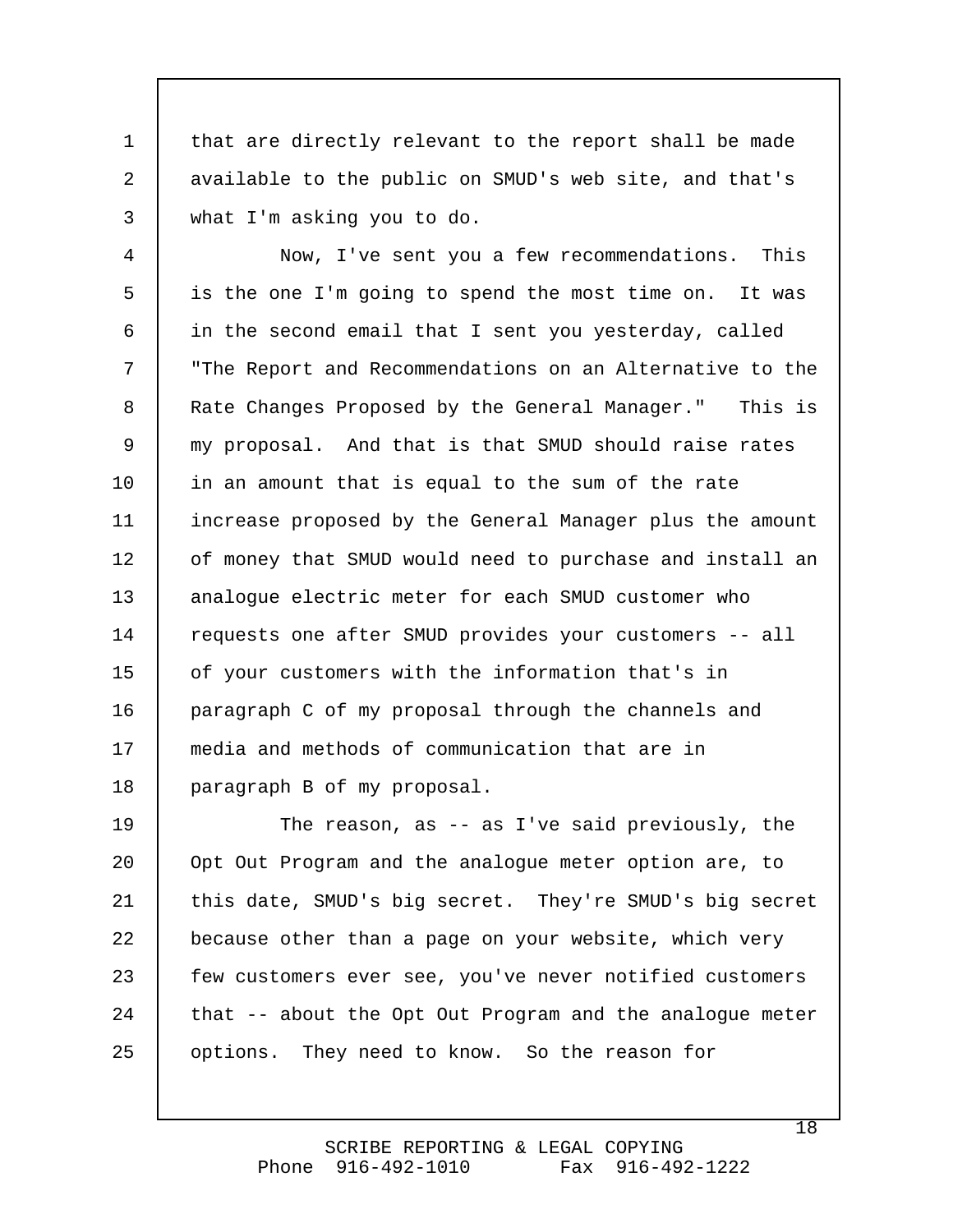providing the information that I've put in paragraph C of my proposal is so that SMUD customers can make a complete and informed decision. In the slide show that we just saw, you explained how thoroughly -- you had multiple meetings, you sent out communication, you sent out information through multiple meetings to reach your customers so that they would know about this rate hearing and so on, the proposal. Unfortunately that was never done with the Opt Out Program and the analogue meter option. 1 2 3 4 5 6 7 8 9 10

 So once the Board -- once SMUD notifies the customers through the means and the channels in paragraph B of my proposal of the information that are in paragraph C of my proposal, they will be able to make an informed decision whether to accept an analogue meter, and the analogue meters that you will be able to purchase by the additional rate increase that I'm proposing. What would be the benefits? The benefits would -- first of all, I want to say this is a temporary -- my proposal is for a temporary additional rate increase. It wouldn't have to last all that long, only long enough for you to figure out how much -- how to raise the extra money for the new analogue meters and install them. The benefits would be allowing your customers to make an informed choice. Right now they 11 12 13 14 15 16 17 18 19 20 21 22 23 24 25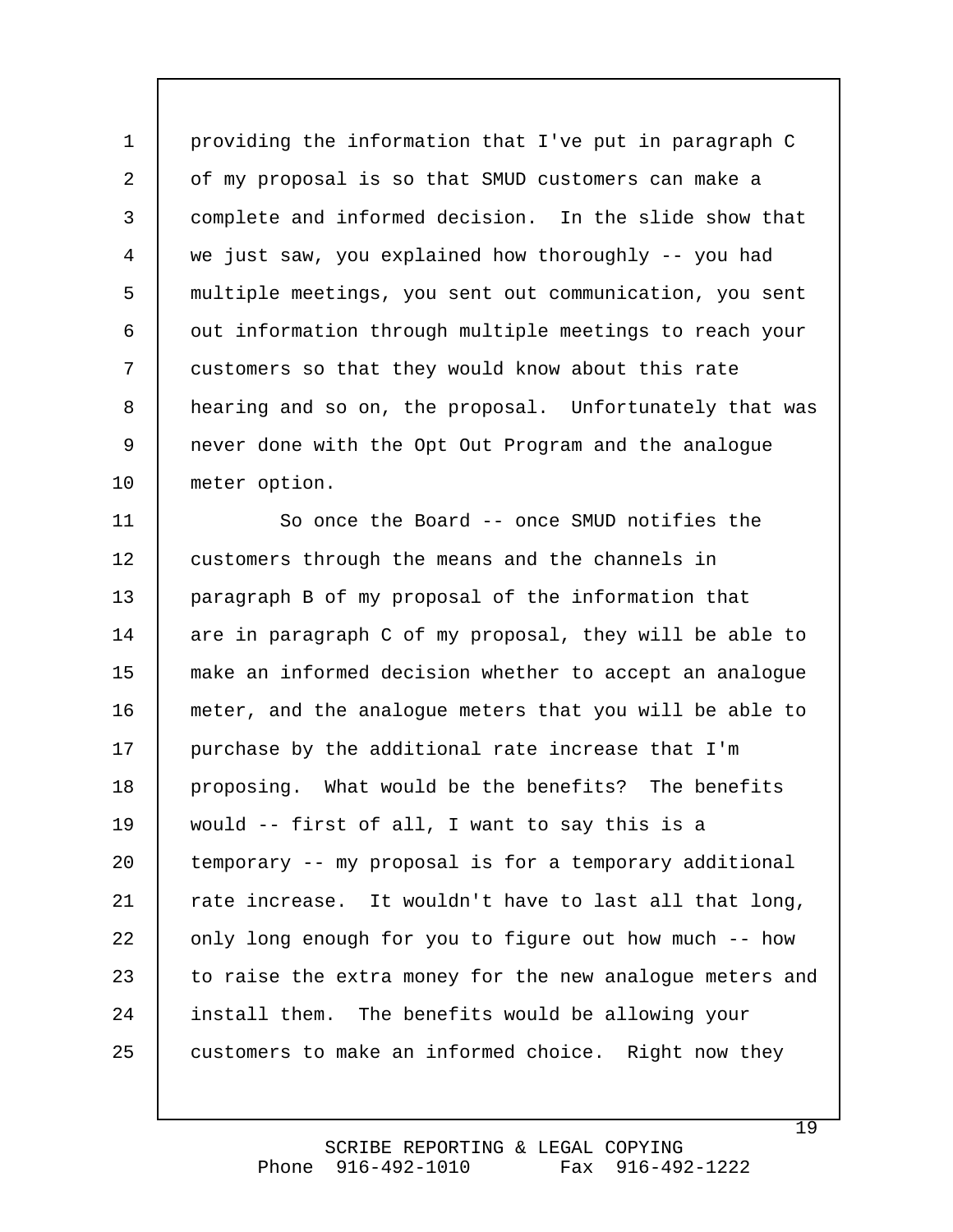have a choice, but they don't know that they have a choice and they don't have the information that they would need -- but to -- on to which to base an informed choice. 1 2 3 4

 And the second benefit would be to reduce their health risks. We know that -- my colleagues and I explained to you and have shown you multiple peer-reviewed scientific studies that Smart Meters radiation is hazardous to human health. And there are no studies, and we've asked for the Board for these things in multiple years, 2012, '13, '14 and '15, but there are no studies that you have that shows Smart Meters and Smart Meter radiation is safe. So this is something that I'm asking the Board to consider and act on and, because it's directly relevant to the General Manager's proposal, to put it on the SMUD web site. 5 6 7 8 9 10 11 12 13 14 15 16

 Part of it is, change the Residential Rate Guide. In the section that's called "Other Options," there's nothing right now about the Opt Out Program or Smart Meters. My proposal is that you should put something in there in that section of the Residential Rate Guide, revise the one from 2015 and include it in the 2016 and '17 Residential Rate Guide to inform customers. And, also, you should put a link that says, "For more information about this, please see," and then 17 18 19 20 21 22 23 24 25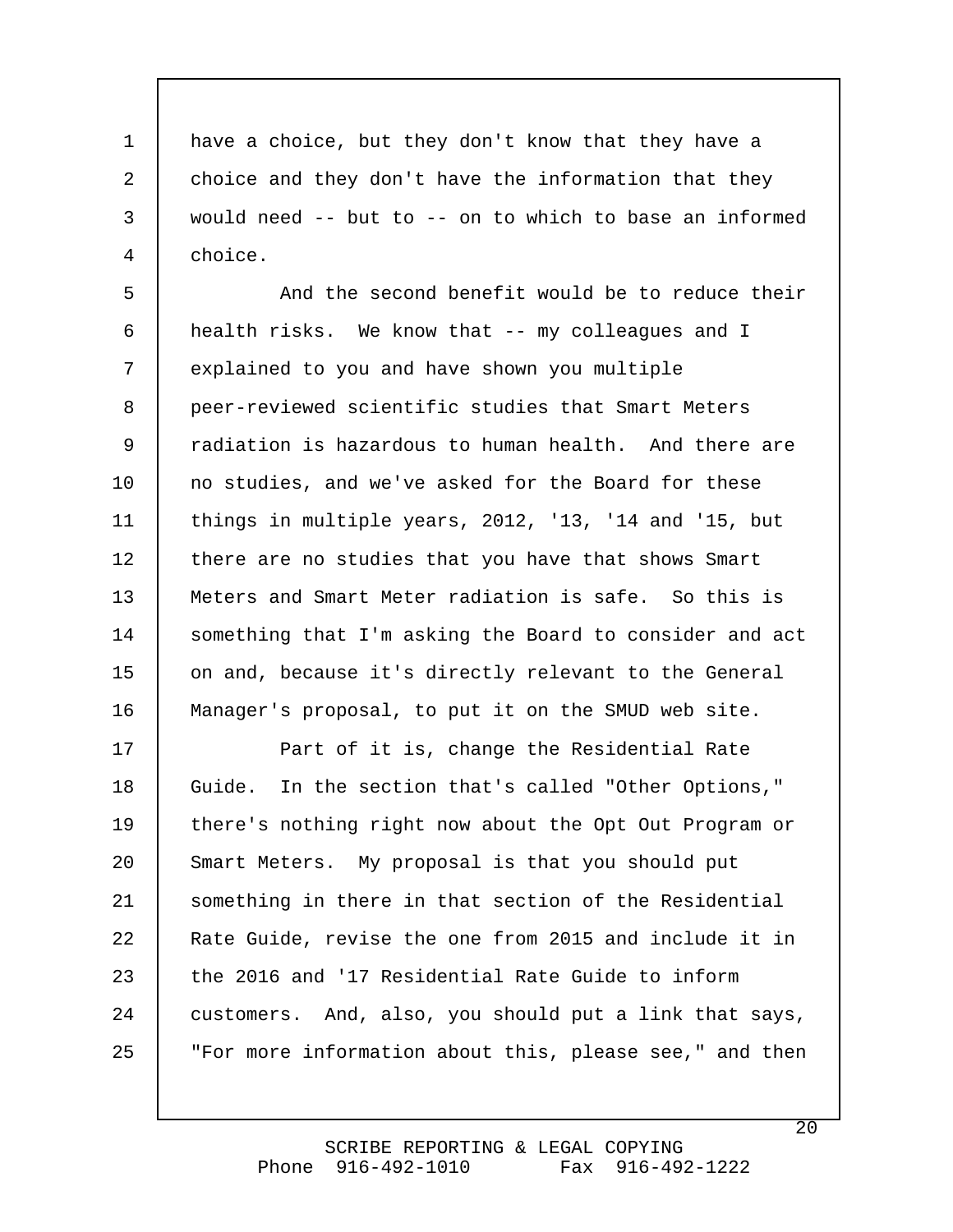you'll have a link to a page on the web site, which does not exist yet, but you will create that web page, and that web page will contain the information that's in paragraph C of my proposal and also information about the Opt Out Program and the analogue meter option. You'll give your customers an informed choice and ability to protect their health and their family's health. PRESIDENT KERTH: Thank you, Mr. Graham. MR. MARK GRAHAM: You are welcome. PRESIDENT KERTH: Are there other speakers who wish to comment on the 2015 rate proposal at this time? Seeing none, I think we will close the public hearing. (Item 5 was concluded at 9:41 a.m.)  $---000---$ 1 2 3 4 5 6 7 8 9 10 11 12 13 14 15 16 17 18 19 20 21 22 23 24 25